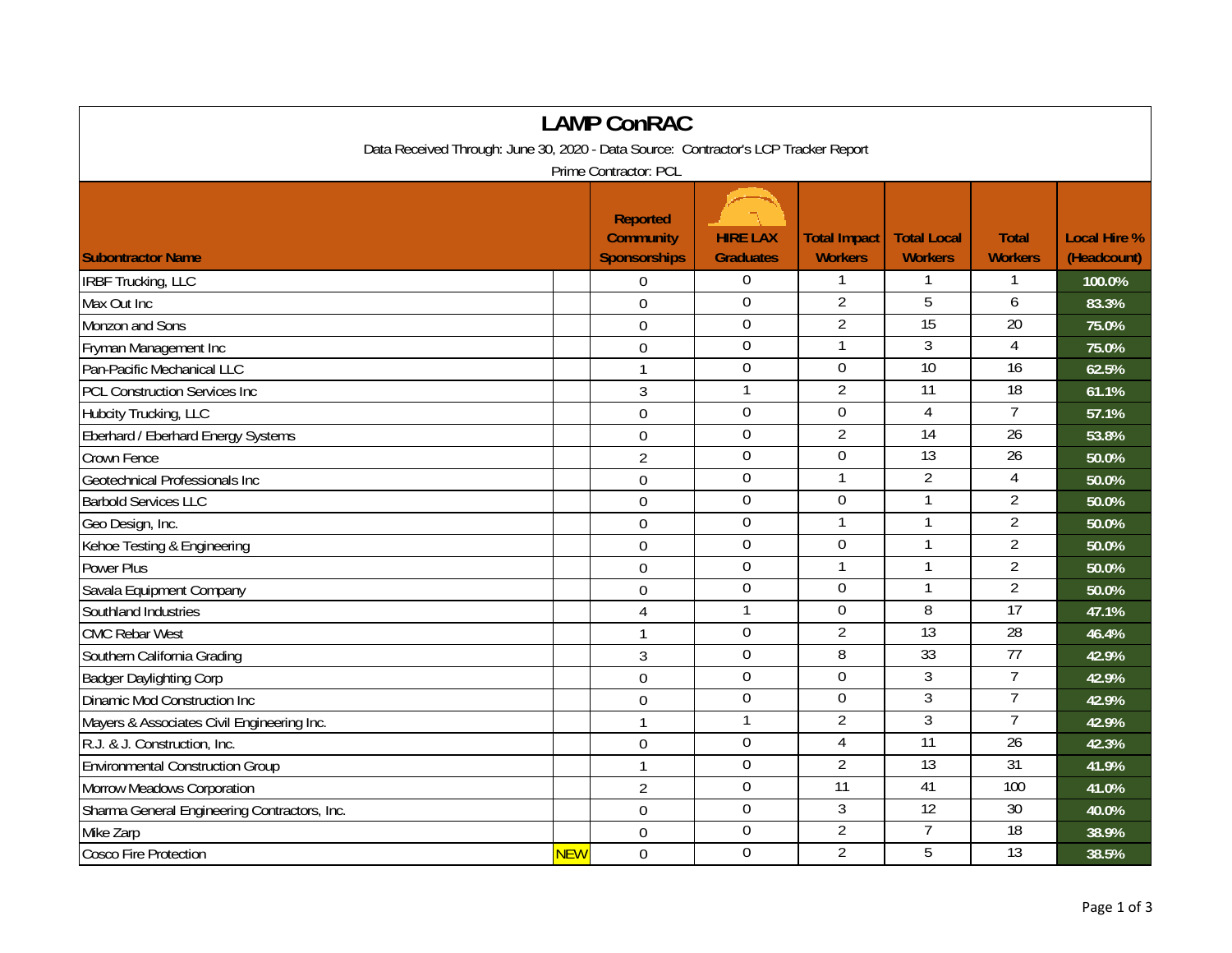| <b>LAMP ConRAC</b>                                                                  |            |                                                            |                                     |                                       |                                      |                                |                                    |  |  |
|-------------------------------------------------------------------------------------|------------|------------------------------------------------------------|-------------------------------------|---------------------------------------|--------------------------------------|--------------------------------|------------------------------------|--|--|
| Data Received Through: June 30, 2020 - Data Source: Contractor's LCP Tracker Report |            |                                                            |                                     |                                       |                                      |                                |                                    |  |  |
| Prime Contractor: PCL                                                               |            |                                                            |                                     |                                       |                                      |                                |                                    |  |  |
| <b>Subontractor Name</b>                                                            |            | <b>Reported</b><br><b>Community</b><br><b>Sponsorships</b> | <b>HIRE LAX</b><br><b>Graduates</b> | <b>Total Impact</b><br><b>Workers</b> | <b>Total Local</b><br><b>Workers</b> | <b>Total</b><br><b>Workers</b> | <b>Local Hire %</b><br>(Headcount) |  |  |
| <b>Western Paving Contractors</b>                                                   |            | $\mathbf 0$                                                | $\overline{0}$                      | $\mathbf{1}$                          | 5                                    | 15                             | 33.3%                              |  |  |
| The JV Land Clearing Co Inc                                                         |            | $\mathbf 0$                                                | $\overline{0}$                      | $\mathbf 0$                           | $\overline{4}$                       | $\overline{12}$                | 33.3%                              |  |  |
| <b>Citadel Environmental Services</b>                                               |            | $\boldsymbol{0}$                                           | $\boldsymbol{0}$                    | $\boldsymbol{0}$                      |                                      | $\overline{3}$                 | 33.3%                              |  |  |
| <b>JLS Concrete Pumping</b>                                                         |            | $\overline{0}$                                             | $\overline{0}$                      | $\overline{0}$                        | 1                                    | $\overline{3}$                 | 33.3%                              |  |  |
| N.M.N. Construction                                                                 |            | $\boldsymbol{0}$                                           | $\boldsymbol{0}$                    | $\mathbf{1}$                          | 19                                   | 62                             | 30.6%                              |  |  |
| Morley Construction Company                                                         |            | 8                                                          | $\overline{2}$                      | 19                                    | $\overline{77}$                      | 256                            | 30.1%                              |  |  |
| <b>Traxx Construction Inc</b>                                                       |            | $\overline{0}$                                             | $\mathbf 0$                         | $\mathbf 0$                           | 6                                    | 20                             | 30.0%                              |  |  |
| Prieto Construction Company, Inc                                                    |            | $\overline{0}$                                             | $\overline{0}$                      | $\boldsymbol{0}$                      | $\overline{2}$                       | $\overline{7}$                 | 28.6%                              |  |  |
| Bryton Engineering and Grading, Inc. dba Premiere Engineering Grading Contractors   |            | $\overline{0}$                                             | $\mathbf 0$                         | $\overline{0}$                        | $\overline{4}$                       | 16                             | 25.0%                              |  |  |
| Cascade Drilling                                                                    |            | $\mathbf 0$                                                | $\overline{0}$                      | $\overline{0}$                        | $\mathbf{1}$                         | $\overline{4}$                 | 25.0%                              |  |  |
| Murray Company                                                                      |            | 0                                                          | $\mathbf 0$                         | $\mathbf 0$                           | 3                                    | $\overline{13}$                | 23.1%                              |  |  |
| Smith Emery Company                                                                 |            | $\overline{0}$                                             | $\mathbf 0$                         | $\mathbf{1}$                          | $\overline{3}$                       | 13                             | 23.1%                              |  |  |
| Largo Concrete, Inc.                                                                |            | 5                                                          | $\mathbf 0$                         | $\mathfrak{Z}$                        | $\overline{31}$                      | 137                            | 22.6%                              |  |  |
| Griffith Company                                                                    |            | $\mathbf 0$                                                | $\boldsymbol{0}$                    | $\mathbf{1}$                          | $\overline{2}$                       | $\overline{10}$                | 20.0%                              |  |  |
| Gonsalvez & Santucci dba Conco Pumping                                              |            | $\mathbf 0$                                                | $\boldsymbol{0}$                    | $\mathbf{1}$                          | 1                                    | $\overline{5}$                 | 20.0%                              |  |  |
| Maxim Crane Works                                                                   |            | $\overline{0}$                                             | $\boldsymbol{0}$                    | 1                                     | 5                                    | 32                             | 15.6%                              |  |  |
| Legacy Reinforcing Steel LLC                                                        |            | 5                                                          | $\sqrt{3}$                          | 4                                     | 9                                    | 61                             | 14.8%                              |  |  |
| <b>CMZ</b> Excavation Inc                                                           |            | $\mathbf{1}$                                               | $\boldsymbol{0}$                    | $\mathbf 0$                           | $\overline{2}$                       | $\overline{16}$                | 12.5%                              |  |  |
| Bali Constructon, Inc.                                                              |            | $\overline{0}$                                             | $\mathbf 0$                         | $\mathbf{1}$                          | $\overline{2}$                       | $\overline{18}$                | 11.1%                              |  |  |
| Rosendin Electric, Inc.                                                             |            | $\mathbf 0$                                                | $\mathbf 0$                         | $\mathbf 0$                           | $\mathbf{1}$                         | 10                             | 10.0%                              |  |  |
| Coast Surveying, Inc.                                                               |            | $\mathbf 0$                                                | $\overline{0}$                      | $\overline{0}$                        | $\overline{0}$                       | 11                             | 0.0%                               |  |  |
| <b>Crane Rental Services</b>                                                        |            | $\boldsymbol{0}$                                           | $\overline{0}$                      | $\mathbf 0$                           | $\mathbf 0$                          | $\overline{10}$                | 0.0%                               |  |  |
| RMA Group                                                                           |            | $\overline{0}$                                             | $\overline{0}$                      | $\overline{0}$                        | $\overline{0}$                       | $\overline{5}$                 | 0.0%                               |  |  |
| 2R Drilling, Inc.                                                                   |            | $\mathbf 0$                                                | $\mathbf 0$                         | $\mathbf 0$                           | $\mathbf 0$                          | $\overline{4}$                 | 0.0%                               |  |  |
| Merli Concrete Pumping                                                              |            | $\mathbf 0$                                                | $\boldsymbol{0}$                    | $\overline{0}$                        | $\boldsymbol{0}$                     | $\overline{4}$                 | 0.0%                               |  |  |
| <b>Garrett Construction</b>                                                         |            | $\mathbf 0$                                                | $\boldsymbol{0}$                    | $\boldsymbol{0}$                      | $\mathbf 0$                          | $\mathfrak{Z}$                 | 0.0%                               |  |  |
| Lukkes Striping Inc                                                                 |            | $\boldsymbol{0}$                                           | $\mathbf 0$                         | $\mathbf 0$                           | $\mathbf 0$                          | 3                              | 0.0%                               |  |  |
| Makai Solutions                                                                     | <b>NEW</b> | $\mathbf 0$                                                | $\overline{0}$                      | $\overline{0}$                        | $\overline{0}$                       | $\overline{3}$                 | 0.0%                               |  |  |